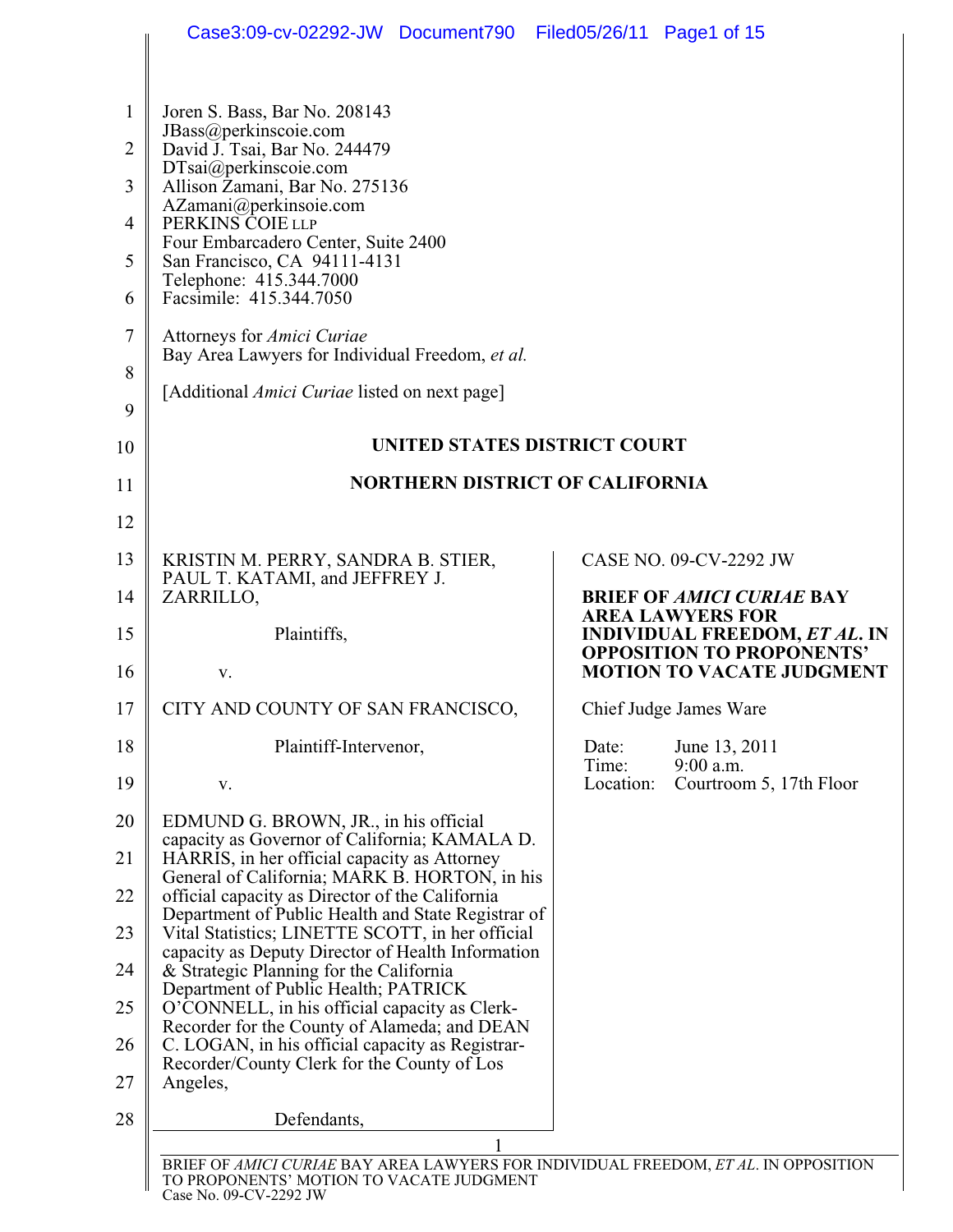|                | Case3:09-cv-02292-JW Document790 Filed05/26/11 Page2 of 15                                                                      |
|----------------|---------------------------------------------------------------------------------------------------------------------------------|
|                |                                                                                                                                 |
| $\mathbf{1}$   | and                                                                                                                             |
| $\sqrt{2}$     | PROPOSITION 8 OFFICIAL PROPONENTS                                                                                               |
| $\overline{3}$ | DENNIS HOLLINGSWORTH, GAIL J.                                                                                                   |
| 4              | KNIGHT, MARTIN F. GUTIERREZ, HAK-<br>SHING WILLIAM TAM, and MARK A.<br>JANSSON; and PROTECTMARRIAGE.COM –                       |
| 5              | YES ON 8, A PROJECT OF CALIFORNIA<br>RENEWAL,                                                                                   |
| 6              | Defendant-Intervenors.                                                                                                          |
| $\tau$         |                                                                                                                                 |
| 8              |                                                                                                                                 |
| 9              |                                                                                                                                 |
| 10<br>11       |                                                                                                                                 |
| 12             |                                                                                                                                 |
| 13             |                                                                                                                                 |
| 14             |                                                                                                                                 |
| 15             |                                                                                                                                 |
| 16             |                                                                                                                                 |
| 17             |                                                                                                                                 |
| 18             |                                                                                                                                 |
| 19             |                                                                                                                                 |
| 20             |                                                                                                                                 |
| 21             |                                                                                                                                 |
| 22             |                                                                                                                                 |
| 23             |                                                                                                                                 |
| 24             |                                                                                                                                 |
| 25             |                                                                                                                                 |
| 26             |                                                                                                                                 |
| 27             |                                                                                                                                 |
| 28             | $\overline{2}$                                                                                                                  |
|                | BRIEF OF AMICI CURIAE BAY AREA LAWYERS FOR INDIVIDUAL FREEDOM, ET AL. IN OPPOSITION<br>TO PROPONENTS' MOTION TO VACATE JUDGMENT |
|                | Case No. 09-CV-2292 JW                                                                                                          |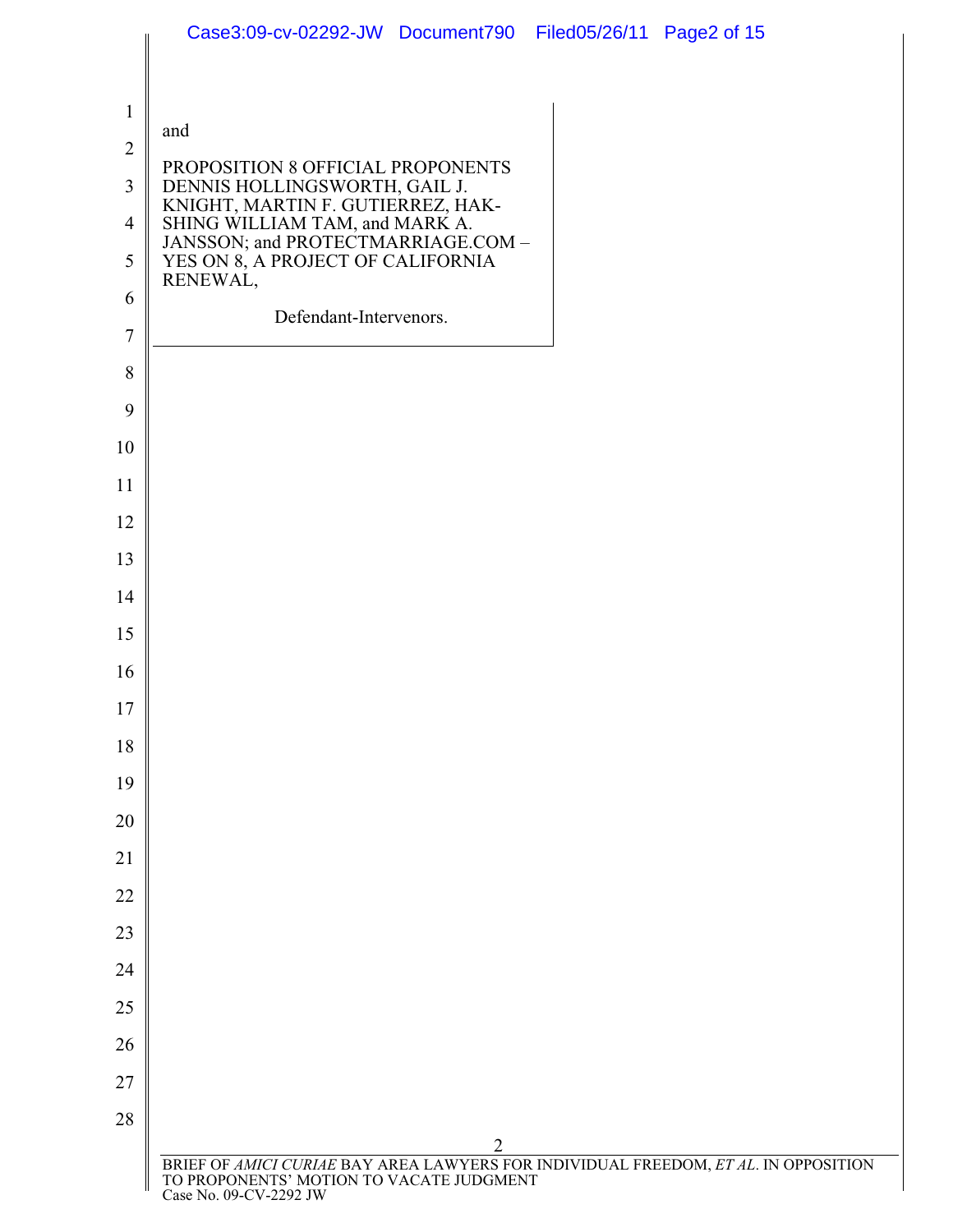|                     | Case3:09-cv-02292-JW Document790 Filed05/26/11 Page3 of 15                                                                                                     |
|---------------------|----------------------------------------------------------------------------------------------------------------------------------------------------------------|
|                     |                                                                                                                                                                |
| 1                   | <b>TABLE OF CONTENTS</b>                                                                                                                                       |
| $\overline{2}$      | <b>PAGE</b>                                                                                                                                                    |
| 3<br>$\overline{4}$ |                                                                                                                                                                |
| 5                   |                                                                                                                                                                |
| 6                   |                                                                                                                                                                |
| 7                   | COURTS HAVE UNIFORMLY REJECTED CHALLENGES BASED ON<br>L.                                                                                                       |
| 8<br>9              | A. Courts Have Uniformly Rejected Demands For Recusal Based Directly On A                                                                                      |
| 10                  | B. Courts Have Uniformly Rejected Recusal Demands That Serve As Proxies                                                                                        |
| 11                  | LIKE RACE, RELIGION AND GENDER, SEXUAL ORIENTATION AND<br>II.<br>THE MANNER IN WHICH IT IS EXPRESSED ARE NOT PROPER BASES                                      |
| 12                  |                                                                                                                                                                |
| 13                  |                                                                                                                                                                |
| 14<br>15            |                                                                                                                                                                |
| 16                  |                                                                                                                                                                |
| 17                  |                                                                                                                                                                |
| 18                  |                                                                                                                                                                |
| 19                  |                                                                                                                                                                |
| 20                  |                                                                                                                                                                |
| 21                  |                                                                                                                                                                |
| 22                  |                                                                                                                                                                |
| 23                  |                                                                                                                                                                |
| 24                  |                                                                                                                                                                |
| 25                  |                                                                                                                                                                |
| 26                  |                                                                                                                                                                |
| 27                  |                                                                                                                                                                |
| 28                  |                                                                                                                                                                |
|                     | 1<br>BRIEF OF AMICI CURIAE BAY AREA LAWYERS FOR INDIVIDUAL FREEDOM, ET AL. IN OPPOSITION<br>TO PROPONENTS' MOTION TO VACATE JUDGMENT<br>Case No. 09-CV-2292 JW |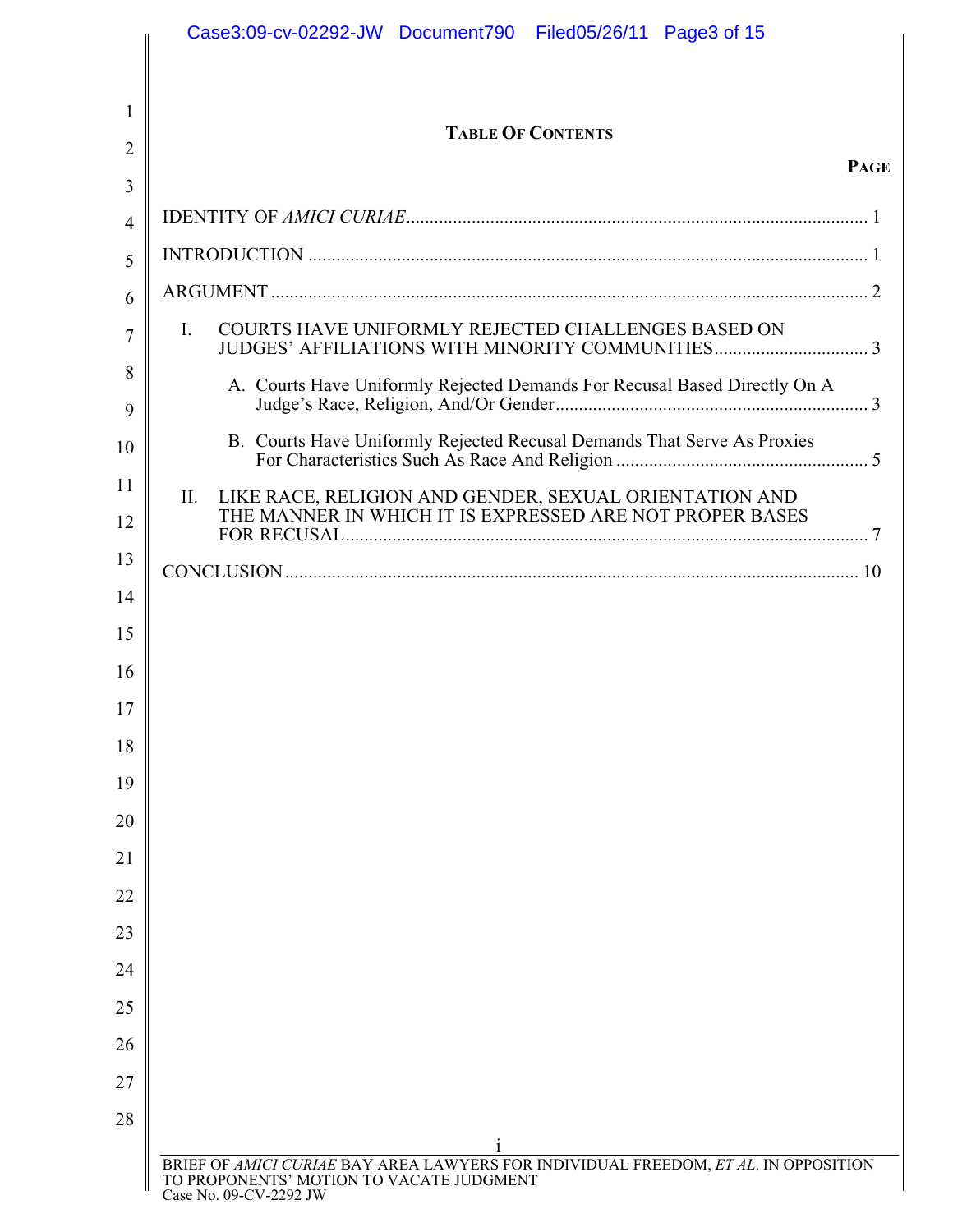| <b>TABLE OF AUTHORITIES</b><br><b>PAGE</b>                                   |
|------------------------------------------------------------------------------|
| <b>CASES</b>                                                                 |
| Baker v. Detroit,                                                            |
| Blank v. Sullivan & Cromwell,                                                |
|                                                                              |
| Day v. Apoliona,                                                             |
| Feminist Women's Health Center v. Codispoti,                                 |
| Idaho v. Freeman,                                                            |
|                                                                              |
| In re City of Houston,                                                       |
| LeRoy v. City of Houston,                                                    |
| MacDraw, Inc. v. CIT Group Equipment Financing,                              |
| Paschall v. Mayone,                                                          |
|                                                                              |
| Pennsylvania v. Local Union 542, International Union of Operating Engineers, |
| Reiffin v. Microsoft Corp.,                                                  |
| Singer v. Wadman,                                                            |
| Torres v. Chrysler Fin. Co.,                                                 |
|                                                                              |
| United States v. Alabama,                                                    |
| United States v. Alabama,                                                    |
| United States v. EI-Gabrowny,                                                |
| United States v. Nelson,                                                     |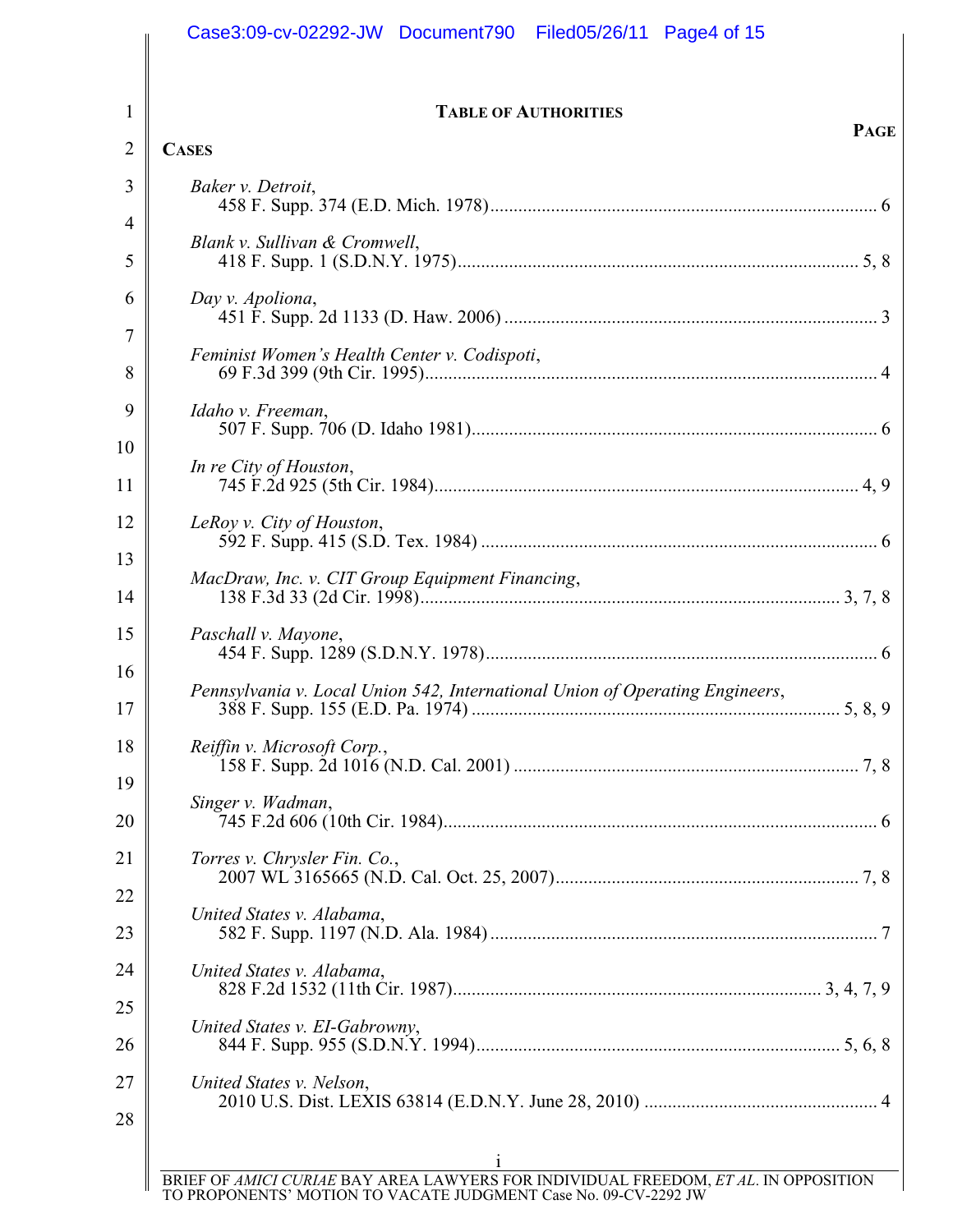|                                | Case3:09-cv-02292-JW Document790 Filed05/26/11 Page5 of 15                                                                                                                            |
|--------------------------------|---------------------------------------------------------------------------------------------------------------------------------------------------------------------------------------|
| $\mathbf{1}$<br>$\overline{2}$ | Vietnamese Fishermen's Ass'n v. The Knights of the Ku Klux Klan,<br><b>STATUTES</b>                                                                                                   |
| $\overline{3}$                 |                                                                                                                                                                                       |
| $\overline{4}$                 |                                                                                                                                                                                       |
| 5                              |                                                                                                                                                                                       |
| 6                              |                                                                                                                                                                                       |
| $\overline{7}$                 |                                                                                                                                                                                       |
| 8                              |                                                                                                                                                                                       |
| 9                              |                                                                                                                                                                                       |
| 10                             |                                                                                                                                                                                       |
| 11                             |                                                                                                                                                                                       |
| 12                             |                                                                                                                                                                                       |
| 13                             |                                                                                                                                                                                       |
| 14                             |                                                                                                                                                                                       |
| 15                             |                                                                                                                                                                                       |
| 16                             |                                                                                                                                                                                       |
| 17<br>18                       |                                                                                                                                                                                       |
| 19                             |                                                                                                                                                                                       |
| 20                             |                                                                                                                                                                                       |
| 21                             |                                                                                                                                                                                       |
| 22                             |                                                                                                                                                                                       |
| 23                             |                                                                                                                                                                                       |
| 24                             |                                                                                                                                                                                       |
| 25                             |                                                                                                                                                                                       |
| 26                             |                                                                                                                                                                                       |
| 27                             |                                                                                                                                                                                       |
| 28                             |                                                                                                                                                                                       |
|                                | $\overline{\textbf{ii}}$<br>BRIEF OF AMICI CURIAE BAY AREA LAWYERS FOR INDIVIDUAL FREEDOM, ET AL. IN OPPOSITION<br>TO PROPONENTS' MOTION TO VACATE JUDGMENT<br>Case No. 09-CV-2292 JW |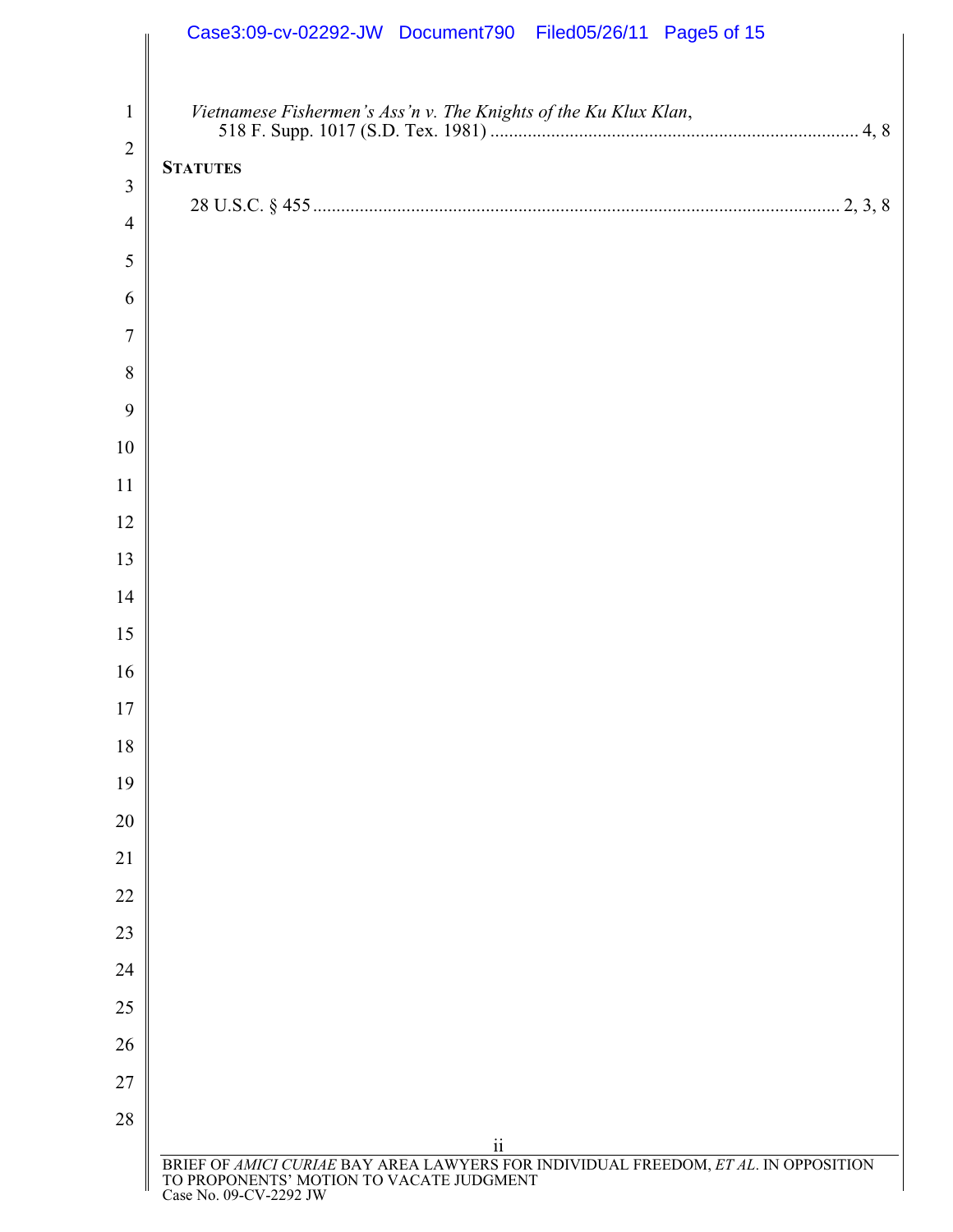1

## **IDENTITY OF** *AMICI CURIAE*

2 3 4 5 6 7 8 9 10 11 12 13 14 15 16 17 18 19 20 Bay Area Lawyers for Individual Freedom, AIDS Legal Referral Panel, API Equality – LA, API Equality – Northern California, Asian American Bar Association of the Greater Bay Area, Asian American Institute, Asian American Justice Center, Asian Law Caucus, Asian Pacific American Bar Association of Los Angeles County, Asian Pacific American Bar Association of Silicon Valley, Asian Pacific American Legal Center, Asian Pacific Islander Legal Outreach, Bay Area Association of Muslim Lawyers, The Black Women Lawyers Association of Northern California, The California Employment Lawyers Association, The Charles Houston Bar Association, Courage Campaign, Equal Justice Society, Family Equality Council, Fred T. Korematsu Center for Law and Equality, Freedom to Marry, Gay  $\&$  Lesbian Advocates  $\&$ Defenders, Impact Fund, Iranian American Bar Association, Korean American Bar Association of Northern California, Korean American Bar Association of Southern California, Law Foundation of Silicon Valley, Lawyers' Committee for Civil Rights of the San Francisco Bay Area, Lesbian & Gay Lawyers Association of Los Angeles, Marin County Bar Association, Marriage Equality USA, National Asian Pacific American Bar Association, Philippine American Bar Association of Los Angeles, Queen's Bench Bar Association, Sacramento Lawyers for the Equality of Gays and Lesbians, San Francisco La Raza Lawyers Association, Santa Clara County Bar Association, Santa Clara County Black Lawyers Association, Society of American Law Teachers, Transgender Law Center, Vietnamese American Bar Association of Northern California, and Women Lawyers of Alameda County.

21 22 23 24 25 The undersigned *Amici Curiae* submit the following memorandum to urge the Court to deny Defendant-Intervenors' ("Petitioners") Motion To Vacate Judgment (the "Motion"). The Motion is based on invidious "presumptions" about gay and lesbian jurists that this Court should not entertain, and the relief sought is inconsistent with dearly held principles of equality, judicial independence, and public confidence in the integrity of our judicial system.

#### 26

**INTRODUCTION**

27 28 Over the years, litigants have occasionally attempted to use judges' affiliations with minority communities to disqualify them. Some parties have made naked challenges based on a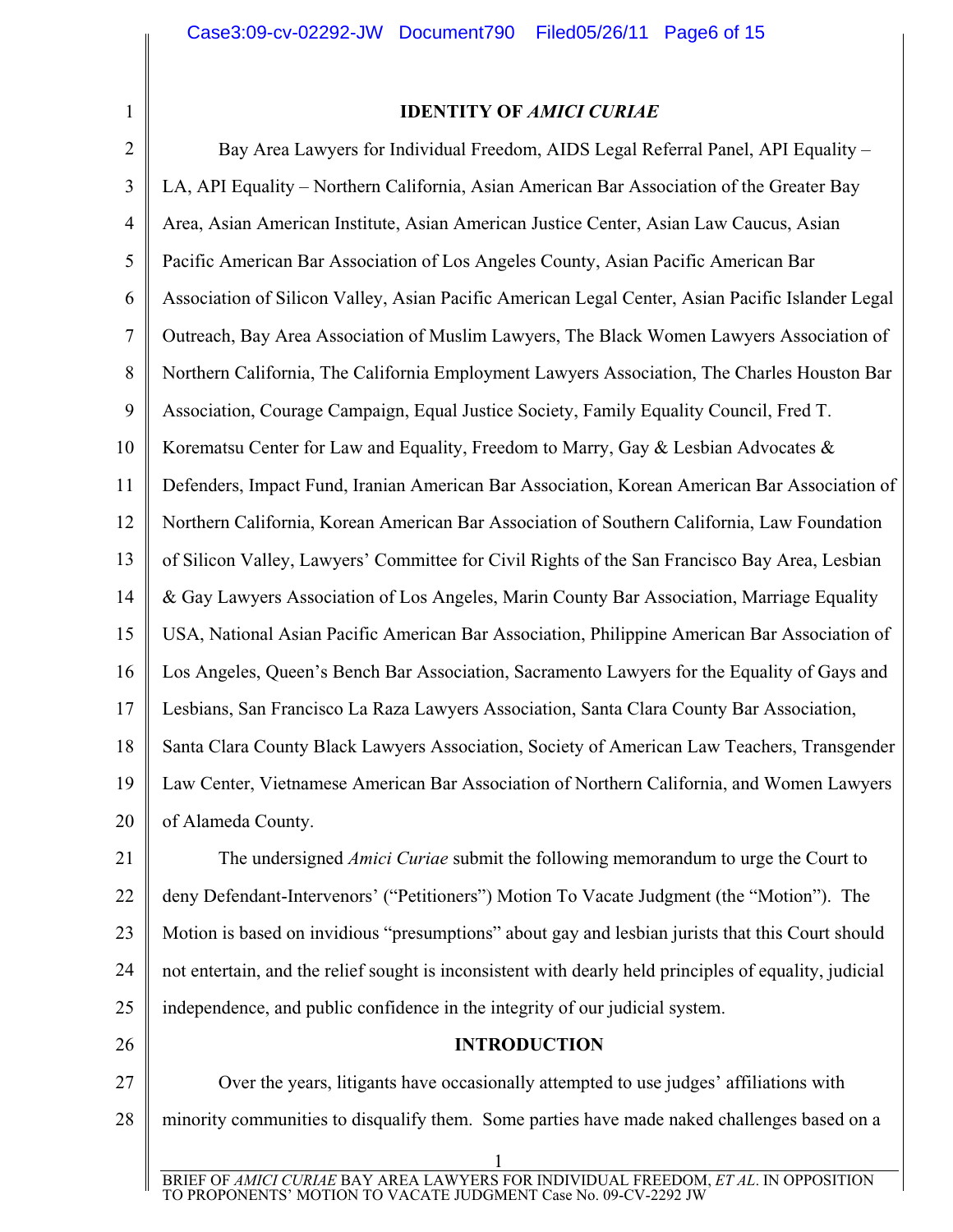1 2 3 4 5 6 7 8 judge's association with a particular community, while others have more obliquely asserted that a judge cannot separate his individual interests from those of his community. With good reason, these challenges have been uniformly rejected: a challenge, whether explicit or tacit, which seeks to disqualify a judge based on an association with a minority community wrongfully impugns not only the judge but also the independence of the judiciary and the fairness of our judicial system. The Motion, which is based only on the "presumption" that former Chief Judge Walker is or appears to be biased because he is gay—as expressed through his relationship with another man—should be rejected for the same reasons.

9 10 11 12 13 14 The Motion is in some respects even more pernicious than these past efforts to disqualify judges. The Motion not only demeans Chief Judge Walker and the judicial process, but it also would impose unique and highly invasive disclosure requirements on the most intimate details of gay and lesbian judges' lives. No judges—regardless of their sexual orientation—should be required to disclose their sexual orientation or intimate details of their private lives or to "disavow" exercising their civil rights as a predicate to presiding over a case.

## 15

## **ARGUMENT**

16 17 18 19 20 21 22 23 24 25 26 Proponents assert that Chief Judge Walker's sexual orientation—reflected through his long-term relationship with another man—raises concerns about Chief Judge Walker's actual or perceived bias. These concerns, Proponents contend, are so severe that the trial judgment must be vacated because they "presume" that Chief Judge Walker had an interest "that could be substantially affected by the outcome of the proceeding," 28 U.S.C. § 455(b)(4), or because Chief Judge Walker's "impartiality might reasonably be questioned," *id.* § 455(a). Proponents' assertions are as baseless as they are offensive. Chief Judge Walker's sexual orientation and relationship status were irrelevant to his ability to oversee the trial fairly. A judge's affiliation with a minority group has no bearing on the judge's ability to hear a civil rights case. *Amici Curiae* urge the Court to reject Petitioners' arguments and to deny the Motion.

27 28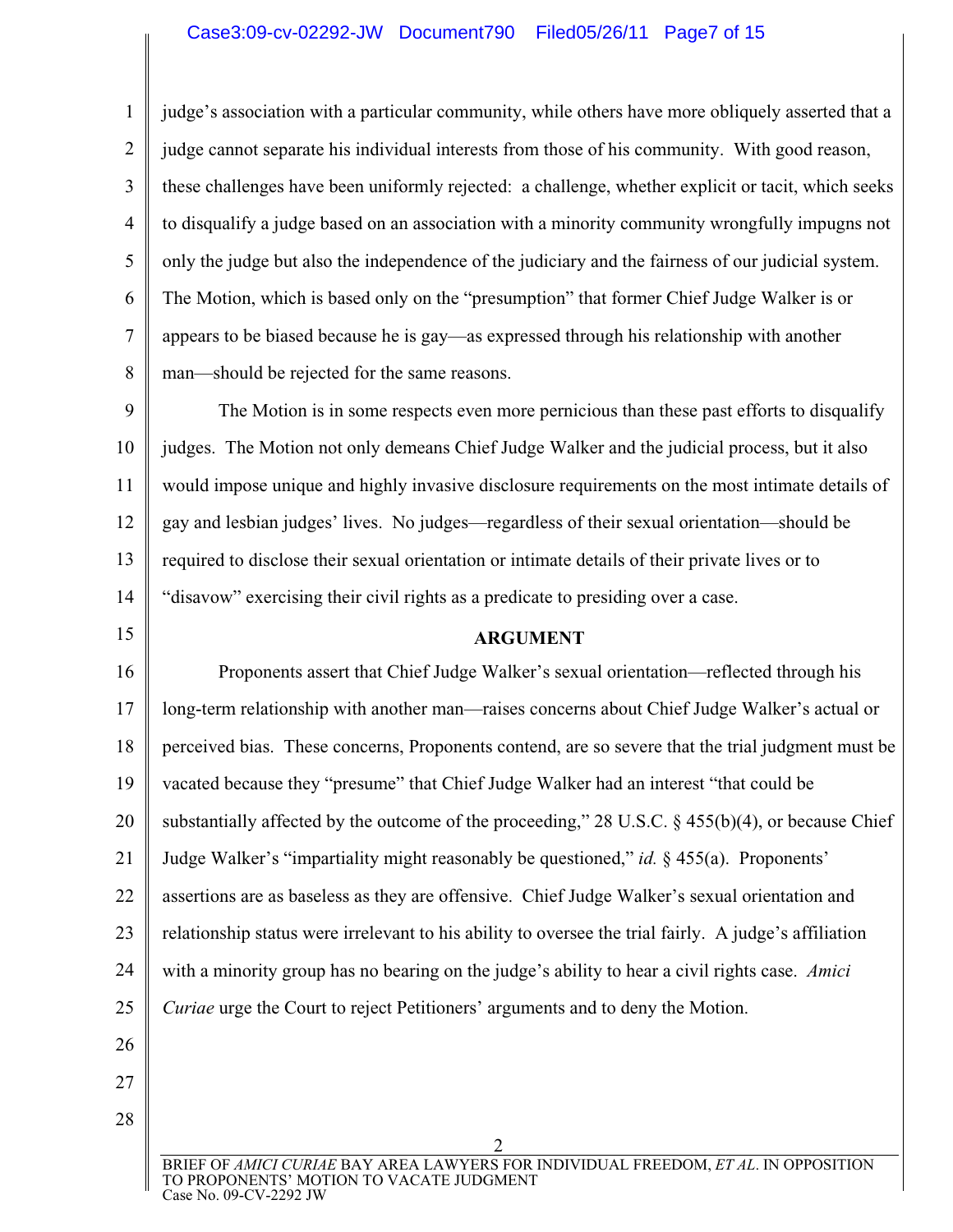| 1 |  |
|---|--|

### **I. COURTS HAVE UNIFORMLY REJECTED CHALLENGES BASED ON JUDGES' AFFILIATIONS WITH MINORITY COMMUNITIES**

| 3      | As courts facing challenges based on a judge's race, religion, gender or political affiliation                                            |
|--------|-------------------------------------------------------------------------------------------------------------------------------------------|
| 4      | have uniformly recognized, neither a judge's innate characteristics nor his or her means of                                               |
| 5      | expressing them provide a proper basis for recusal. Whether the requests for recusal are made                                             |
| 6      | baldly or through pretext, judicial bias cannot be presumed based on a judge's personal                                                   |
| 7      | characteristics or the ways in which they are expressed.                                                                                  |
| 8<br>9 | Courts Have Uniformly Rejected Demands For Recusal Based Directly On A<br>A.<br>Judge's Race, Religion, And/Or Gender                     |
| 10     | Some litigants have been so bold as to assert that a judge's race, religion or gender alone                                               |
| 11     | is cause for disqualification. Because such assertions are baseless, they have been uniformly and                                         |
| 12     | forcefully rejected as proper bases for recusal under 28 U.S.C. § 455(b). In MacDraw, Inc. v. CIT                                         |
| 13     | Group Equipment Financing, 138 F.3d 33 (2d Cir. 1998), counsel sought the recusal of then-                                                |
| 14     | United States District Judge Denny Chin, arguing that his Asian-American racial and ethnic                                                |
| 15     | heritage and prior affiliation with the Asian-American bar reflected a presumptive bias. 138 F.3d                                         |
| 16     | at 36-37. Judge Chin denied the recusal request and sanctioned the moving party's attorneys,                                              |
| 17     | rulings emphatically affirmed by the Second Circuit:                                                                                      |
| 18     | A suggestion that a judge cannot administer the law fairly because                                                                        |
| 19     | of the judge's racial and ethnic heritage is extremely serious and<br>should not be made without a factual foundation going well beyond   |
| 20     | the judge's membership in a particular racial or ethnic group. Such<br>an accusation is a charge that the judge is racially or ethnically |
| 21     | biased and is violating the judge's oath of office.                                                                                       |
| 22     | Id. at 37. See also Day v. Apoliona, 451 F. Supp. 2d 1133, 1138 (D. Haw. 2006) ("Recusal based                                            |
| 23     | solely on race is unwarranted and improper."), rev'd in part on other grounds, 496 F.3d 1027 (9th                                         |
| 24     | Cir. 2007). Similarly, in United States v. Alabama, 828 F.2d 1532 (11th Cir. 1987) (superseded                                            |
| 25     | by statute on other grounds), the Eleventh Circuit forcefully rejected the assertion that an African-                                     |
| 26     | American judge should have been disqualified from hearing a lawsuit brought to end the                                                    |
| 27     | continued segregation of Alabama's colleges and universities:                                                                             |
| 28     |                                                                                                                                           |
|        | 3                                                                                                                                         |
|        | BRIEF OF AMICI CURIAE BAY AREA LAWYERS FOR INDIVIDUAL FREEDOM, ET AL. IN OPPOSITION<br>TO PROPONENTS' MOTION TO VACATE JUDGMENT           |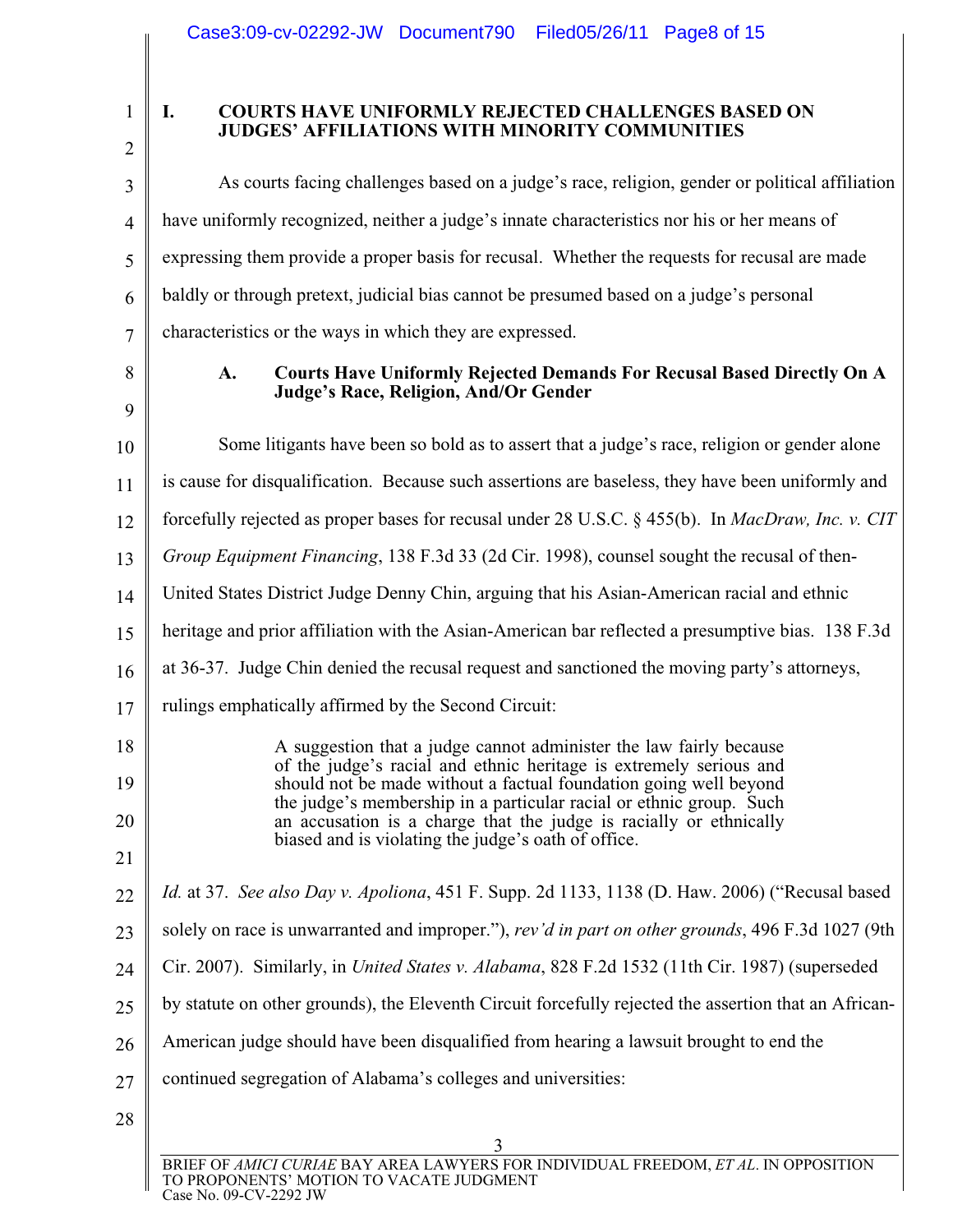1 2 3 4 5 6 7 8 9 10 11 12 13 14 15 16 17 18 19 20 21 22 23 24 25 26 27 28 4 To disqualify minority judges from major civil rights litigation solely because of their minority status is intolerable. This court cannot and will not countenance such a result. The recusal statutes do not contemplate such a double standard for minority judges. The fact that an individual belongs to a minority does not render one biased or prejudiced, or raise doubts about one's impartiality[.] 828 F.2d at 1542. This was true even though the judge and his children were members of the class bringing the challenge and could have taken advantage of a favorable outcome. *See also In re City of Houston*, 745 F.2d 925, 929-30 (5th Cir. 1984); *Vietnamese Fishermen's Ass'n v. The Knights of the Ku Klux Klan*, 518 F. Supp. 1017, 1019-21 (S.D. Tex. 1981) (denying motion brought by members of the Ku Klux Klan seeking recusal of an African-American district judge). In *United States v. Nelson*, 2010 U.S. Dist. LEXIS 63814 (E.D.N.Y. June 28, 2010), a criminal defendant charged with targeting a victim because he was an Orthodox Jew moved for the recusal of the district court judge, who was also an Orthodox Jew. The court denied the motion, noting that there is no statutory or other basis upon which to infer the bias claimed by the defendant: If Congress had enacted a statute disqualifying judges from sitting on certain cases because of their religious beliefs or because one of their co-religionists had some involvement or interest in the outcome of the case, there is no doubt that such a statute would be struck down. The defendant's efforts to invoke an act of Congress to achieve such a result is equally unacceptable. 2010 U.S. Dist. LEXIS 63814, at \*7. Similarly, in *Feminist Women's Health Center v. Codispoti*, 69 F.3d 399 (9th Cir. 1995), Ninth Circuit Judge John T. Noonan, Jr. refused to disqualify himself from an abortion-related case on the basis of his Catholic faith. 69 F.3d at 400. After the Ninth Circuit reversed in part and vacated in part an abortion clinic's civil RICO judgment against protestors, the clinic renewed its motion to disqualify Judge Noonan based on his "fervently-held religious beliefs. . . ." *Id.* Judge Noonan flatly rejected the clinic's assertion that "incapacitating prejudice" should be presumed based on his Catholicism, noting that the clinic's argument would "qualify the office of federal judge with a proviso: no judge with religious beliefs condemning abortion may function in abortion cases." *Id.* at 401.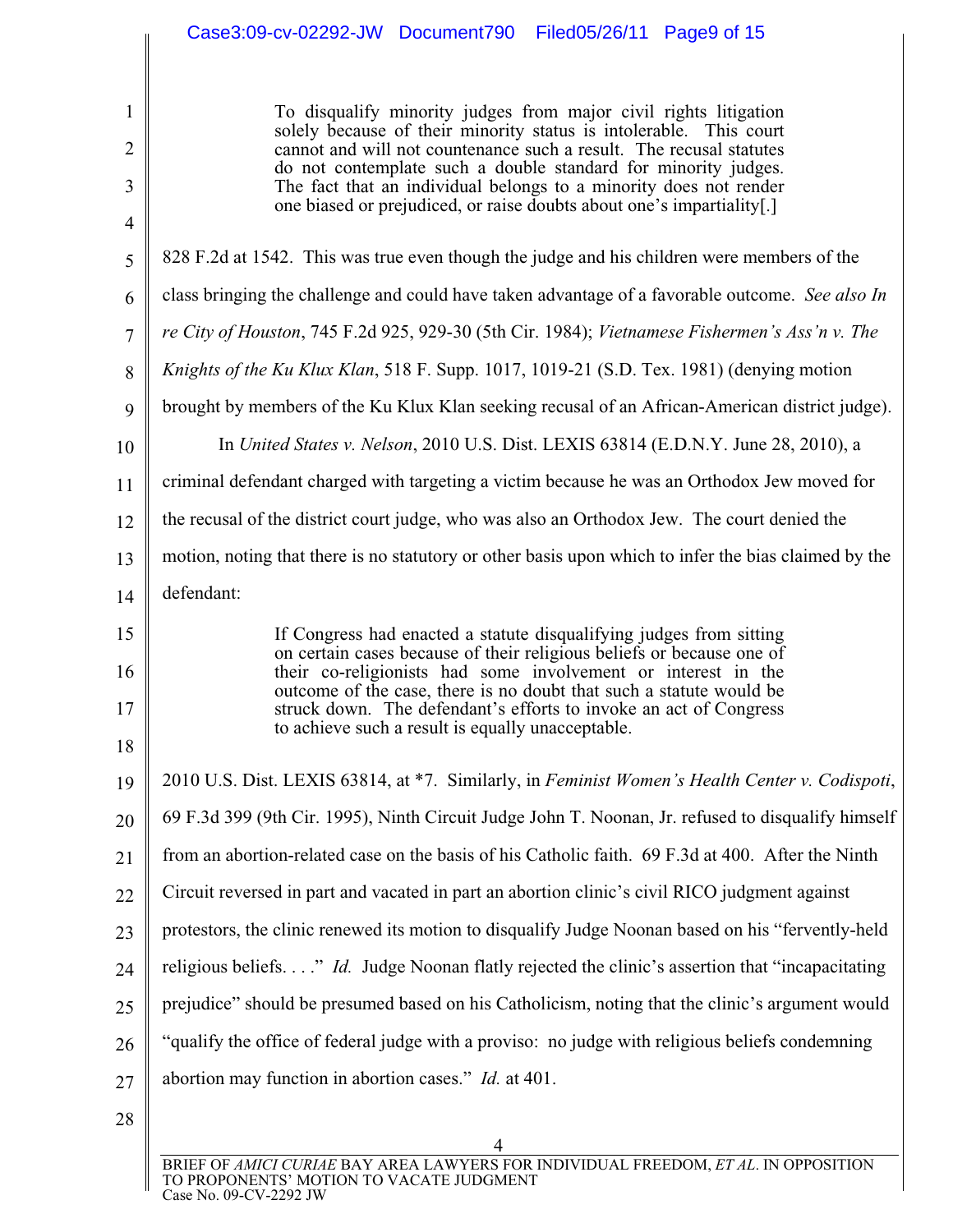# Case3:09-cv-02292-JW Document790 Filed05/26/11 Page10 of 15

| $\mathbf{1}$         | As with race- and religion-based challenges, courts have likewise rejected challenges                                                                                                                                                                                                                                                                                       |  |
|----------------------|-----------------------------------------------------------------------------------------------------------------------------------------------------------------------------------------------------------------------------------------------------------------------------------------------------------------------------------------------------------------------------|--|
| $\overline{2}$       | based on a judge's gender. In Blank v. Sullivan & Cromwell, 418 F. Supp. 1 (S.D.N.Y. 1975), a                                                                                                                                                                                                                                                                               |  |
| 3                    | class of female attorneys filed a gender discrimination lawsuit against a number of New York law                                                                                                                                                                                                                                                                            |  |
| $\overline{4}$       | firms. Some defendants moved for the recusal of district court Judge Constance Baker Motley                                                                                                                                                                                                                                                                                 |  |
| 5                    | because she "strongly identified with those who suffered discrimination in employment based on                                                                                                                                                                                                                                                                              |  |
| 6                    | sex or race." 418 F. Supp. at 4 (internal quotation marks omitted). Judge Motley rejected the                                                                                                                                                                                                                                                                               |  |
| 7                    | assertion that her gender, race, or background were proper bases for recusal: "[i]f background or                                                                                                                                                                                                                                                                           |  |
| 8                    | sex or race of each judge were, by definition, sufficient grounds for removal, no judge on this                                                                                                                                                                                                                                                                             |  |
| 9                    | court could hear this case, or many others, by virtue of the fact that all of them were attorneys, of                                                                                                                                                                                                                                                                       |  |
| 10                   | a sex, often with distinguished law firm or other public service backgrounds." Id.                                                                                                                                                                                                                                                                                          |  |
| 11<br>12             | <b>B.</b><br><b>Courts Have Uniformly Rejected Recusal Demands That Serve As Proxies</b><br>For Characteristics Such As Race And Religion                                                                                                                                                                                                                                   |  |
| 13                   | Other parties seeking judges' recusal based on affiliations with minority communities                                                                                                                                                                                                                                                                                       |  |
| 14                   | have attempted a more subtle approach, couching their recusal demands in some proxy for race,                                                                                                                                                                                                                                                                               |  |
| 15                   | religion or gender. Courts have uniformly seen through these pretexts, denying the requested                                                                                                                                                                                                                                                                                |  |
| 16                   | recusals. In Pennsylvania v. Local Union 542, International Union of Operating Engineers, 388                                                                                                                                                                                                                                                                               |  |
| 17                   | F. Supp. 155 (E.D. Pa. 1974), Judge A. Leon Higginbotham, Jr., issued a long and thoughtful                                                                                                                                                                                                                                                                                 |  |
| 18                   | opinion denying a motion to recuse brought by a predominantly white union, which argued that                                                                                                                                                                                                                                                                                |  |
| 19                   | Judge Higginbotham demonstrated actual bias by delivering a speech to a predominantly African-                                                                                                                                                                                                                                                                              |  |
| 20                   | American association of historians. 388 F. Supp. at 156-58. <sup>1</sup> After demonstrating that nothing in                                                                                                                                                                                                                                                                |  |
|                      | his speech was unusual or inflammatory, Judge Higginbotham rejected the assertion that African-                                                                                                                                                                                                                                                                             |  |
|                      | American judges should refuse to hear cases involving civil rights:                                                                                                                                                                                                                                                                                                         |  |
| 23<br>24<br>25<br>26 | So long as Jewish judges preside over matters where Jewish and<br>Gentile litigants disagree; so long as Protestant judges preside over<br>matters where Protestants and Catholic litigants disagree; so long as<br>white judges preside over matters where white and black litigants<br>disagree, I will preside over matters where black and white litigants<br>disagree. |  |
|                      | As Judge Mukasey noted in United States v. EI-Gabrowny, 844 F. Supp. 955 (S.D.N.Y. 1994),<br>Judge Higginbotham's "opinion is lengthy; to attempt to summarize it would do a disservice to<br>both the opinion and its author. Besides, it is worth reading in full for its own sake." 844 F.<br>Supp. at 962.<br>5                                                         |  |
|                      | BRIEF OF AMICI CURIAE BAY AREA LAWYERS FOR INDIVIDUAL FREEDOM, ET AL. IN OPPOSITION<br>TO PROPONENTS' MOTION TO VACATE JUDGMENT<br>Case No. 09-CV-2292 JW                                                                                                                                                                                                                   |  |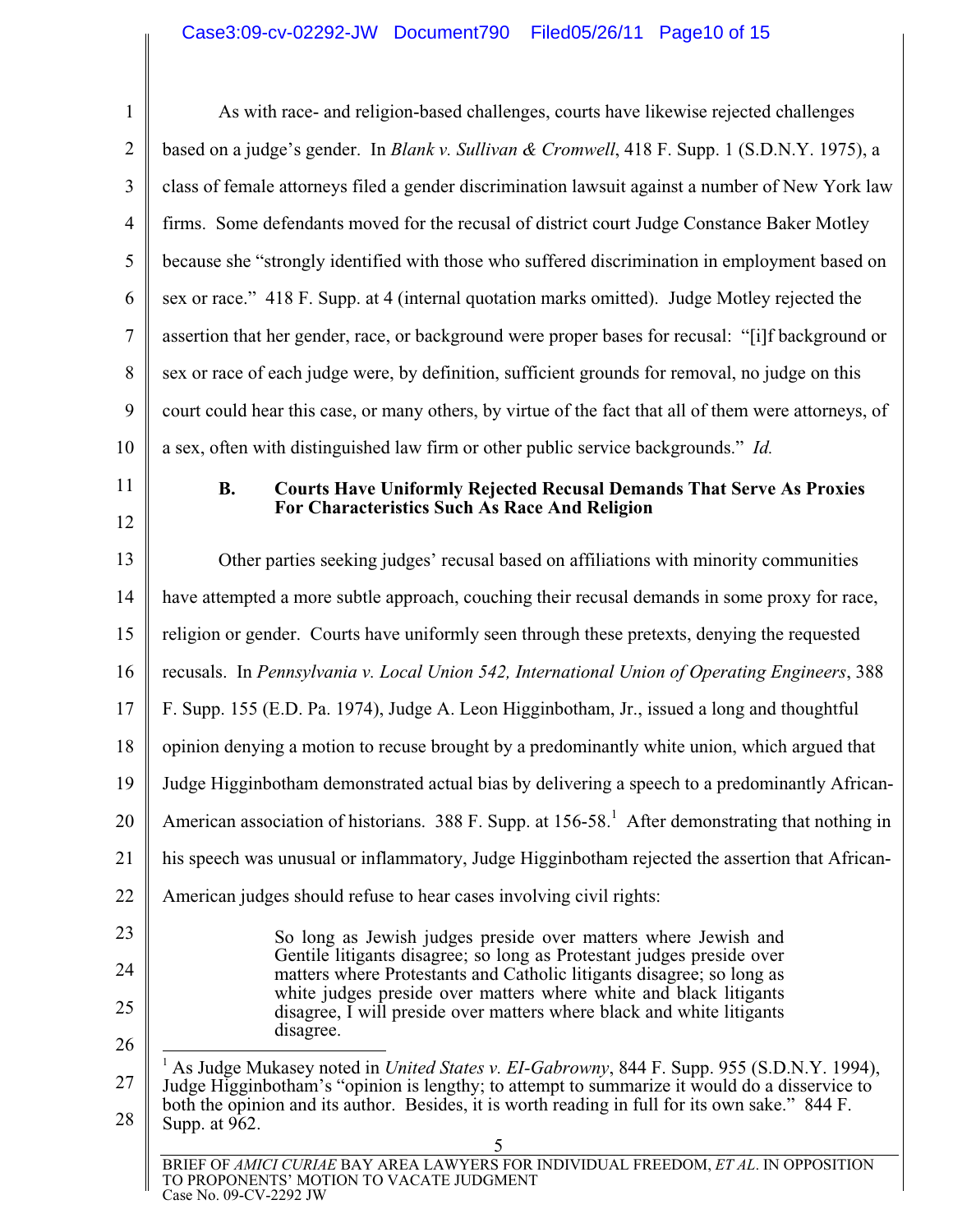1 2 3 4 5 6 7 8 9 10 11 12 13 14 15 16 *Id.* at 181*.* Similarly, in *Paschall v. Mayone*, 454 F. Supp. 1289 (S.D.N.Y. 1978), Judge Robert L. Carter denied a motion to recuse himself from a civil rights action brought by an African-American plaintiff, where the defendants argued that Judge Carter's prior employment with the N.A.A.C.P. and New York Special Commission on Attica constituted actual or reasonably perceived bias. 454 F. Supp. at 1299. "To accept that reasoning would require a judge to disqualify himself in any suit dealing with the General Subject matter with which he dealt in practice prior to ascending the bench." *Id.* at 1301. *See also LeRoy v. City of Houston*, 592 F. Supp. 415, 424 (S.D. Tex. 1984) (African-American district court judge denied motion to recuse in a suit alleging discriminatory hiring and elections by the City of Houston: "The fact that I am black and have been a registered voter is not and should not be sufficient to create an appearance of impropriety."); *Baker v. Detroit*, 458 F. Supp. 374, 377 (E.D. Mich. 1978) (Denying motion to recuse: "The conclusion is inescapable that the likely grounds upon which plaintiffs' motion is based is the fact that I am Black, that Mayor Young is Black, that this action was brought by white policemen seeking to challenge the affirmative action program in the Detroit Police Department, and that, therefore, it is reasonable to infer that I am somehow incapable of presiding over this case in a fair and impartial manner.")

17 18 19 20 21 22 23 24 25 26 27 In *EI-Gabrowny*, one of the defendants charged with conspiring to destroy the World Trade Center in 1993 sought the recusal of Judge Michael Mukasey, asserting that recusal was required both because of Judge Mukasey's religion and his "Zionist political beliefs." 844 F. Supp. at 957. Judge Mukasey rejected these accusations, finding them improper bases for recusal: "That someone with an imagination or a motive might hallucinate relevance is not the standard, and therefore cannot provide the basis for decision." *Id.* at 962. *See also Singer v. Wadman*, 745 F.2d 606, 608 (10th Cir. 1984) (affirming denial of motion to recuse on grounds that the district court judge was Mormon and the case allegedly involved "a challenge to the theocratic power structure of Utah"); *Idaho v. Freeman*, 507 F. Supp. 706, 730-31 (D. Idaho 1981) (denying motion to recuse based on district court judge's membership in and former leadership position in The Church of Jesus Christ of Latter-Day Saints).

28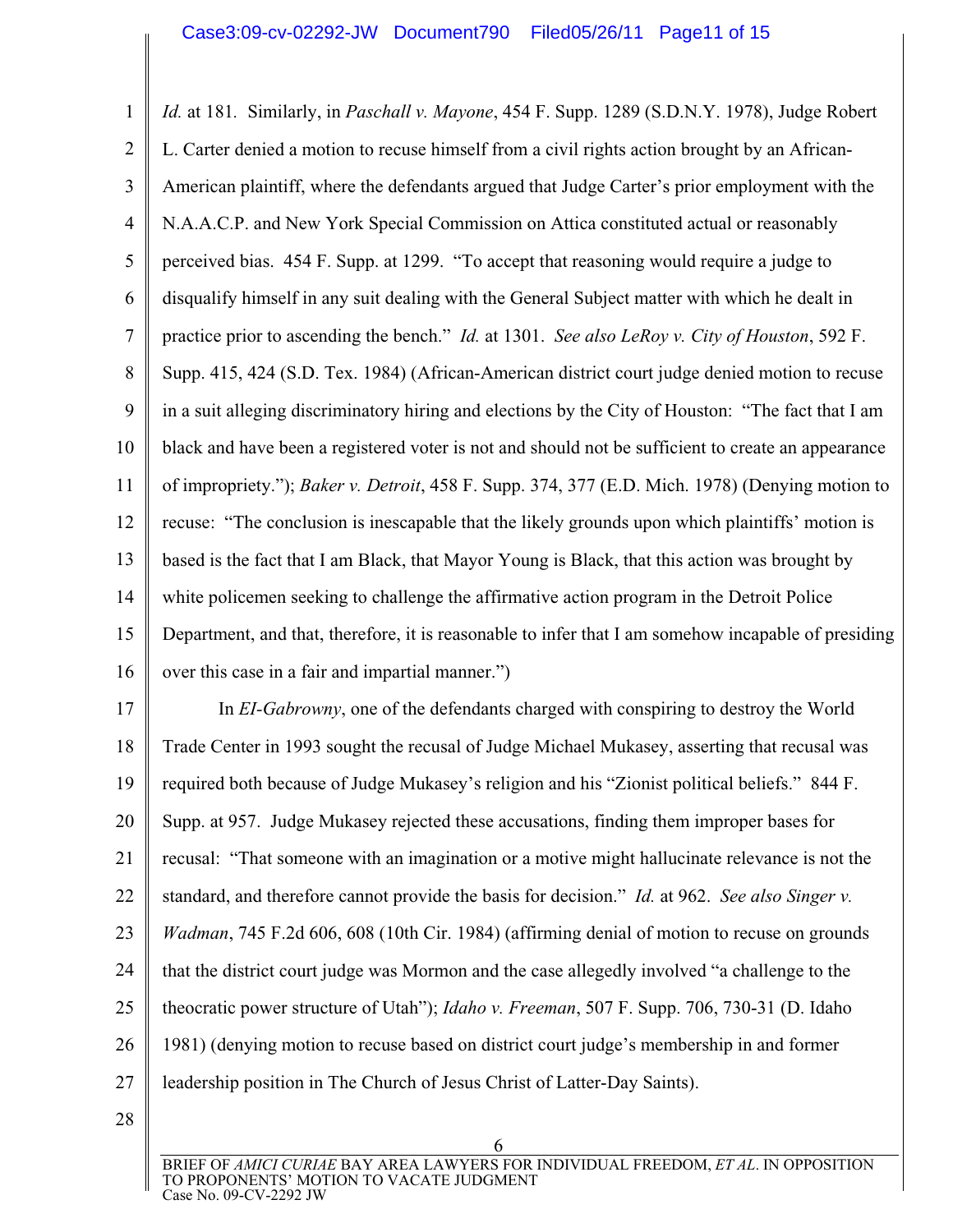## Case3:09-cv-02292-JW Document790 Filed05/26/11 Page12 of 15

1 2 3 In sum, "[i]t is clear that a judge's color, sex, or religion does not constitute bias in favor of that color, sex or religion." *United States v. Alabama*, 582 F. Supp. 1197, 1203 (N.D. Ala. 1984) (citations omitted), *aff'd* 828 F.2d 1532. Sexual orientation is no different.

4

5

#### **II. LIKE RACE, RELIGION AND GENDER, SEXUAL ORIENTATION AND THE MANNER IN WHICH IT IS EXPRESSED ARE NOT PROPER BASES FOR RECUSAL**

6 7 8 9 10 11 12 13 14 Proponents concede that Chief Judge Walker's sexual orientation, standing alone, is an insufficient basis upon which to force his recusal. (Doc. No. 768 at 5; *see also generally* Doc. No. 787.) Nonetheless, they contend that he was required to disclose his sexual orientation, his relationship status and his "marriage intention" and to "unequivocally disavow any interest in marrying his partner" in order to demonstrate his impartiality. Because he did not, Petitioners contend "it must be presumed" that Chief Judge Walker was biased against them. (Doc. No. 768 at 3.) Proponents' contentions are baseless. Like a judge's race, ethnicity, religion, gender—and sexual orientation—Chief Judge Walker's relationship with another man is irrelevant to his ability to oversee impartially a trial dealing with gay and lesbian civil rights.

15 16 17 18 19 20 21 22 23 24 25 26 27 28 7 BRIEF OF *AMICI CURIAE* BAY AREA LAWYERS FOR INDIVIDUAL FREEDOM, *ET AL*. IN OPPOSITION TO PROPONENTS' MOTION TO VACATE JUDGMENT Case No. 09-CV-2292 JW As an initial matter, Proponents are wrong as a matter of law to contend that this Court should presume that Chief Judge Walker was biased. As this Court has recognized, "[s]ince a federal judge is presumed to be impartial, the party seeking disqualification bears a substantial burden to show that the judge is biased." *Torres v. Chrysler Fin. Co.*, 2007 WL 3165665, at \*1 (N.D. Cal. Oct. 25, 2007) (Ware, J.) (citing *Reiffin v. Microsoft Corp.*, 158 F. Supp. 2d 1016, 1021-22 (N.D. Cal. 2001) ("The judge is presumed to be qualified, and thus there is a substantial burden upon the moving party to show that such is not the case.")). Indeed, the same presumption of bias advocated by Proponents has been rejected time and again by the many cases discussed above. *See, e.g., United States v. Alabama*, 828 F.2d at 1542 ("The fact that an individual belongs to a minority does not render one biased or prejudiced, or raise doubts about one's impartiality. . . ."). In *MacDraw*, for example, the Second Circuit affirmed sanctions where a party presumed bias of an Asian-American judge based on the judge's race and ethnic heritage, involvement with the Asian American Legal Defense Fund and prior presidency of the Asian American Bar Association because the party's contention amounted to "a charge that the judge is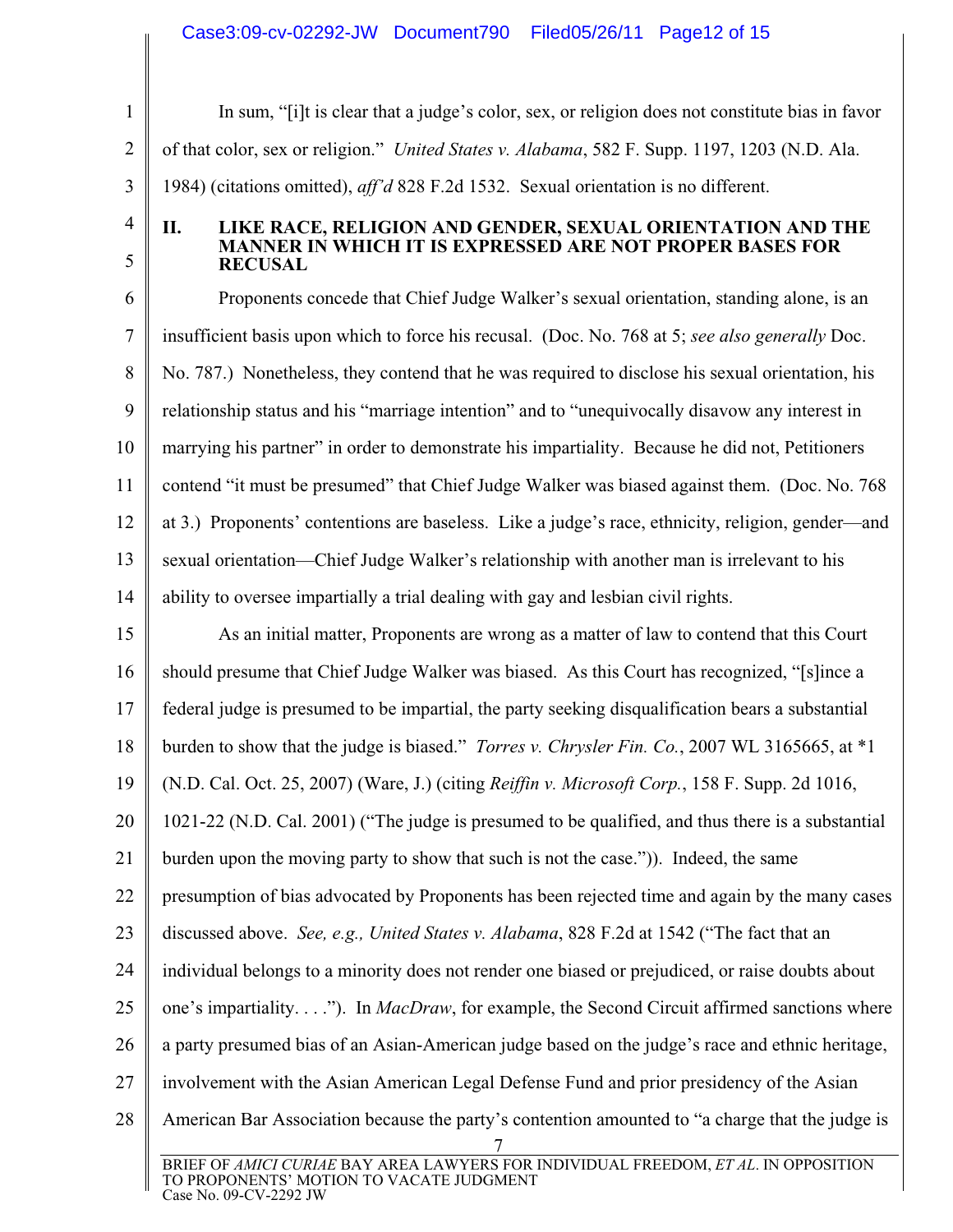1

2

3

[himself] racially or ethnically biased and is violating the judge's oath of office." 138 F.3d at 37. Proponents are not even close to satisfying their "substantial burden" of establishing that Chief Judge Walker was biased. *Torres*, 2007 WL 3165665 at \*1; *Reiffin*, 158 F. Supp. 2d at 1021.

4 5 6 7 8 9 10 11 12 13 14 15 16 17 18 19 At the heart of Proponents' argument is their assertion that because Chief Judge Walker is gay and in a relationship, he cannot be trusted to rule fairly on the merits of the case. Proponents try to argue that they express only the concerns that a reasonable individual would possess. They are incorrect. As courts have established in denying past efforts to mask bias behind similar pretexts, a challenge directed at an intrinsic aspect of a group's member is an impermissible challenge directed at the group as a whole. *See*, *e.g.*, *Local Union 542*, 388 F. Supp. 155, 156- 158 (African-American judge's prior speeches to African-American groups not grounds for recusal in civil rights litigation); *El-Gabrowny*, 844 F. Supp. 955, 959-962 (Jewish judge's family members' relationships with State of Israel and connections to political Zionism not a basis for recusal in terrorist trial); *Vietnamese Fishermen's Assn.*, 518 F. Supp. 1017, 1018 (African-American judge's former job as counsel for the NAACP not basis for recusal in action involving members of the Ku Klux Klan); *Blank*, 418 F. Supp. 1. 2-5 (female judge who had previously worked in civil rights not required to recuse from case involving gender discrimination). As Judge Mukasey stated, Proponents' "objection here is not based on race or sex or the Mormon religion, but the motion in this case is in all relevant ways the same as the motion in these cases; it is the same rancid wine in a different bottle." *El-Gabrowny*, 844 F. Supp. at 962.

20 21 22 23 24 25 26 27 28 In addition to the lack of any legal basis, the intimate disclosures demanded by Proponents ask too much of judges, as analogous situations demonstrate. Judges are not required to disclose marital problems or the circumstances surrounding a divorce prior to hearing a constitutional challenge to the Family Code. Immigration judges do not disclose their family's immigration history so the parties can decide whether or not to seek recusal. Transgender judges are not asked to disclose the sex they were assigned at birth as a requirement for presiding over a sexual harassment suit. The precedent Proponents seek to establish would subvert the presumption of impartiality and make every aspect of a judge's personal life fair game for questioning. This is not what is required by 28 U.S.C. § 455(b) and should not be accepted here.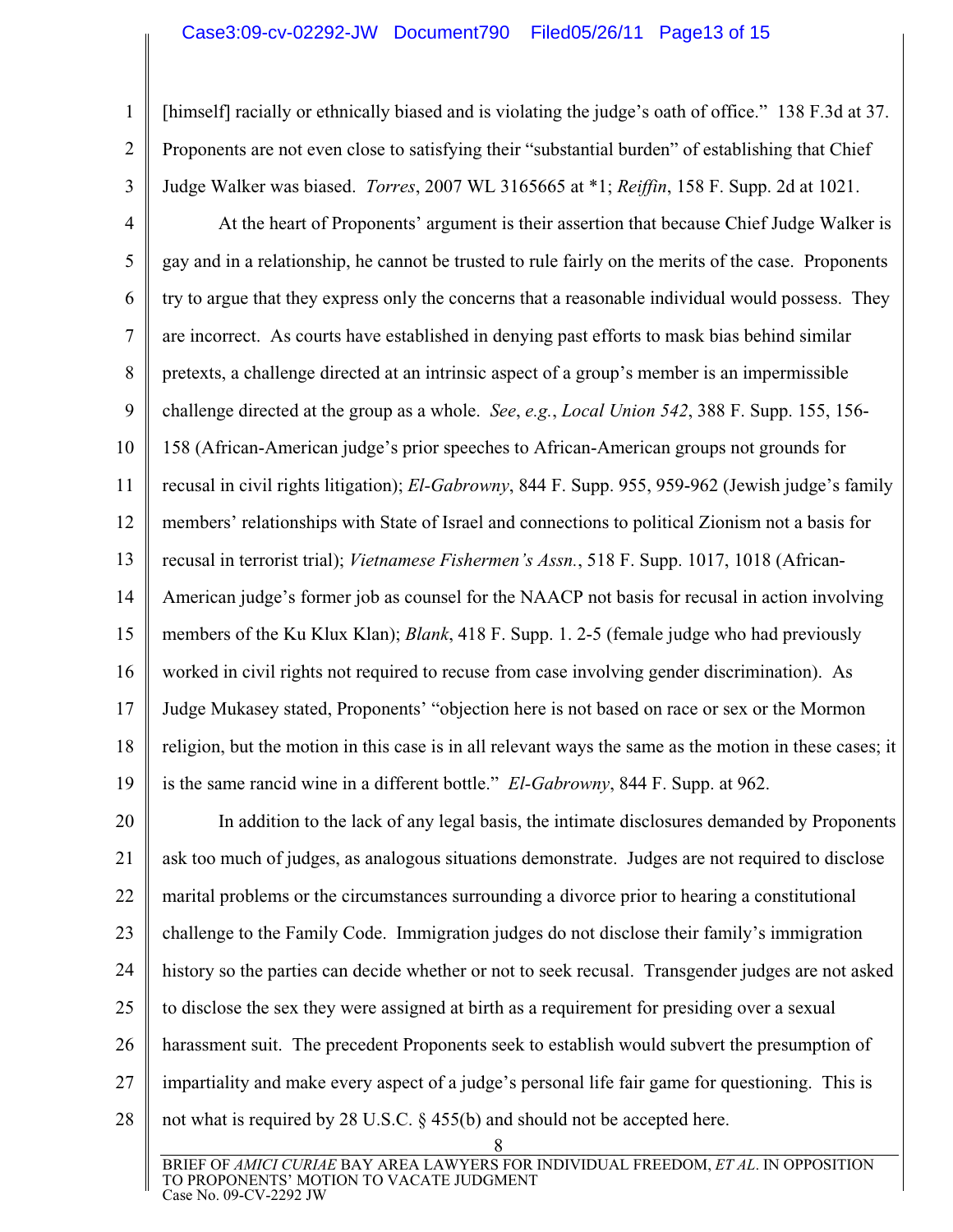| $\mathbf{1}$   | Finally, there is also no basis for Proponents' demand that Chief Judge Walker was                                                     |
|----------------|----------------------------------------------------------------------------------------------------------------------------------------|
| $\overline{2}$ | required to "disavow" marriage in order to oversee trial in this matter. Judge Higginbotham                                            |
| 3              | rejected the assertion that to remain impartial he would be required to "disavow" an interest in his                                   |
| 4              | African-American heritage:                                                                                                             |
| 5              | [B]y the subtle tone of their objection, [movants] demonstrate either                                                                  |
| 6              | that they want black judges to be robots who are totally isolated<br>from their racial heritage and unconcerned about it, or, more     |
| 7              | probably, that the impartiality of a black judge can be assured only<br>if he disavows, or does not discuss, the legitimacy of blacks' |
| 8              | aspirations to full and first class citizenship in their own native<br>land.                                                           |
| 9              | Local Union 542, 388 F. Supp. at 178. Similarly, in United States v. Alabama, the Eleventh                                             |
| 10             | Circuit did not require Judge Clemon to "disavow" that his children would ever attend public                                           |
| 11             | colleges in Alabama, 828 F.2d at 1541-42, nor did the Fifth Circuit require Judge McDonald to                                          |
| 12             | "disavow" any intention to vote in municipal elections in order to preside over a challenge to                                         |
| 13             | Houston's system for electing city council members, City of Houston, 745 F.2d at 929-31.                                               |
| 14             | Whether or not in a committed relationship, whether or not hoping to marry some day, all                                               |
| 15             | judges, all Americans, clearly have an interest in having the freedom to marry—the right to                                            |
| 16             | decide for themselves rather than be precluded by a government bar; that is not the kind of                                            |
| 17             | interest that triggers judicial disqualification, for then what judge would be qualified to sit?                                       |
| 18             | Proponents have shown nothing to suggest that Judge Walker's familial status makes that general                                        |
| 19             | interest into the kind of more than speculative, concrete interest that disqualifies. Any interest                                     |
| 20             | Chief Judge Walker may have in the litigation is far too speculative to give rise to a conflict.                                       |
| 21             | "[A]n interest which a judge has in common with many others in a public matter is not sufficient                                       |
| 22             | to disqualify him."" United States v. Alabama, 828 F.2d at 1541 (quoting In re City of Houston,                                        |
| 23             | 745 F.2d at 929-30); City of Houston, 745 F.2d at 926 (affirming district judge's decision                                             |
| 24             | declining to recuse even though judge was member of a voting rights class). Like the judges in                                         |
| 25             | United States v. Alabama and City of Houston, any potential benefit Chief Judge Walker might                                           |
| 26             | possibly receive from the ruling is far too nebulous or general to give rise to a conflict requiring                                   |
| 27             | his recusal or justifying vacating his judgment.                                                                                       |
|                |                                                                                                                                        |

28